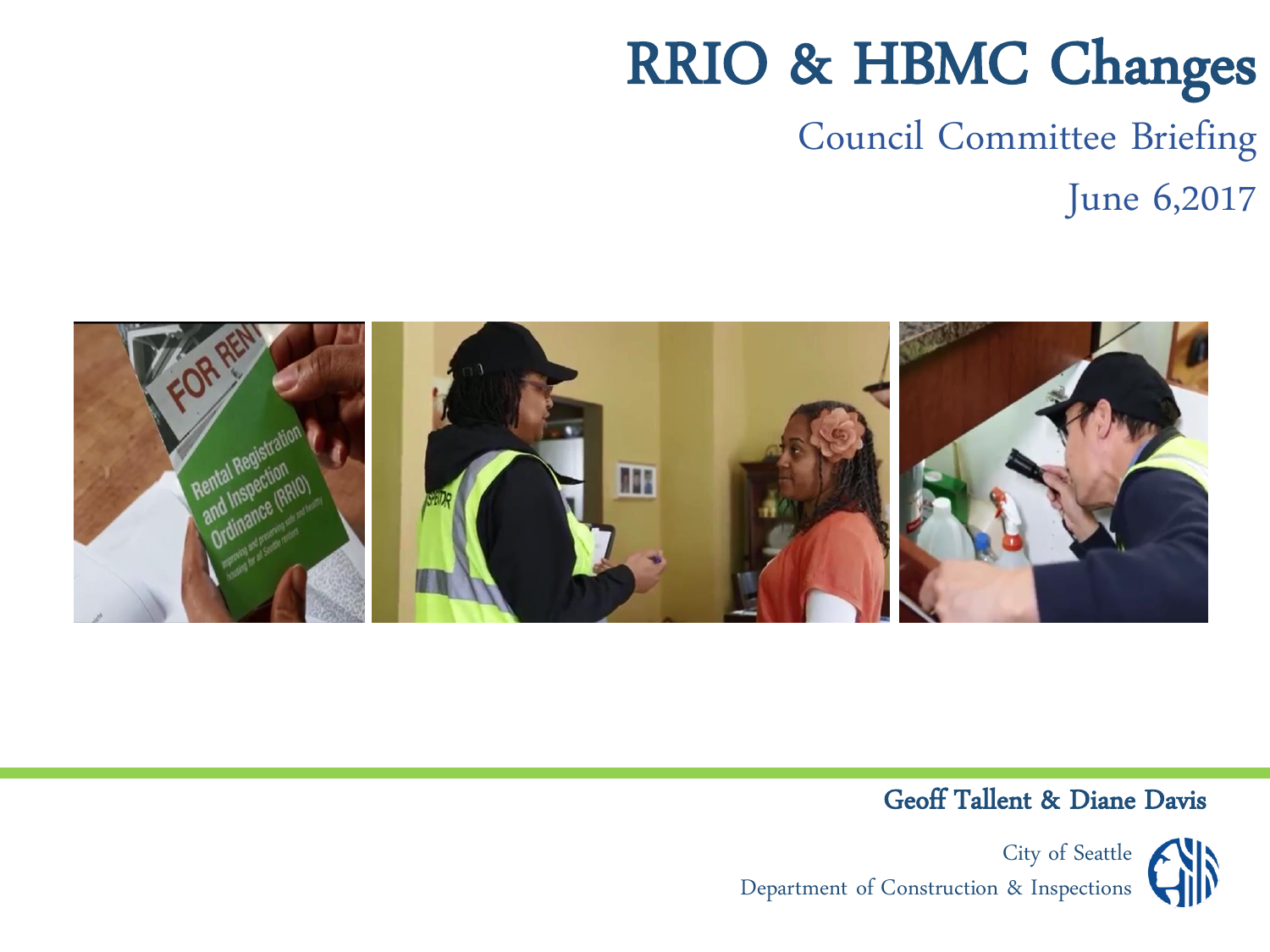## Background RRIO & HBMC Changes

- RRIO inspections began in 2015
- Over 5,000 inspections complete
- Private inspectors perform about 60% of the inspections, City does 40%
- Significant problems at a handful of properties that RRIO didn't address due to limitations in ordinance
- SDCI has been accumulating a list of desired adjustments
- Council SLI directing stakeholder process and proposals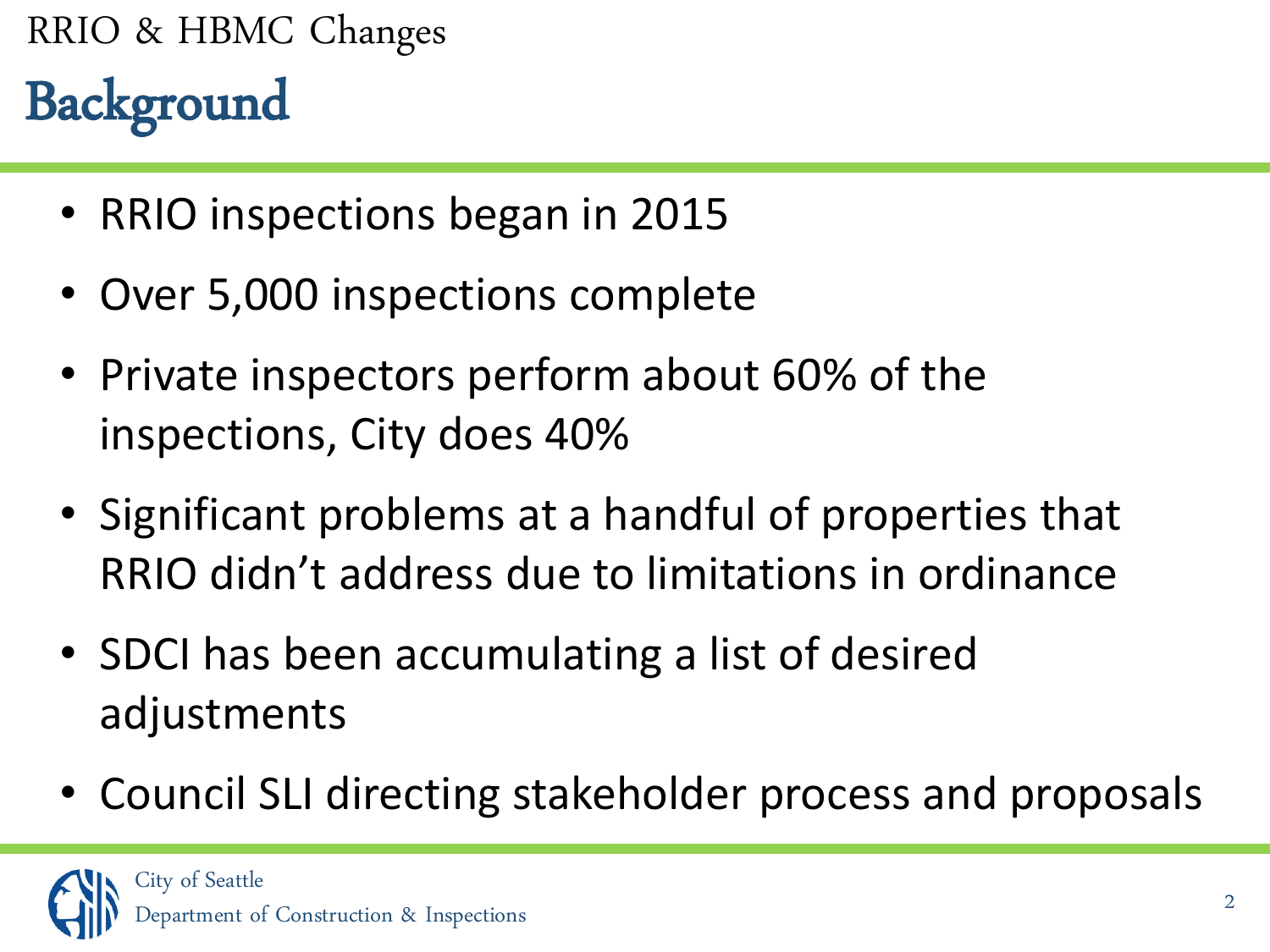## Stakeholder Process RRIO & HBMC Changes

## **Six meetings in early 2016:**

- Tenants Union
- Columbia Legal Services
- Rental Housing Association
- Multi-Family Housing Association
- **Private RRIO inspectors**
- Seattle /King County **Health**
- Seattle Chinatown / International District PDA
- Office of Housing
- At large property owner

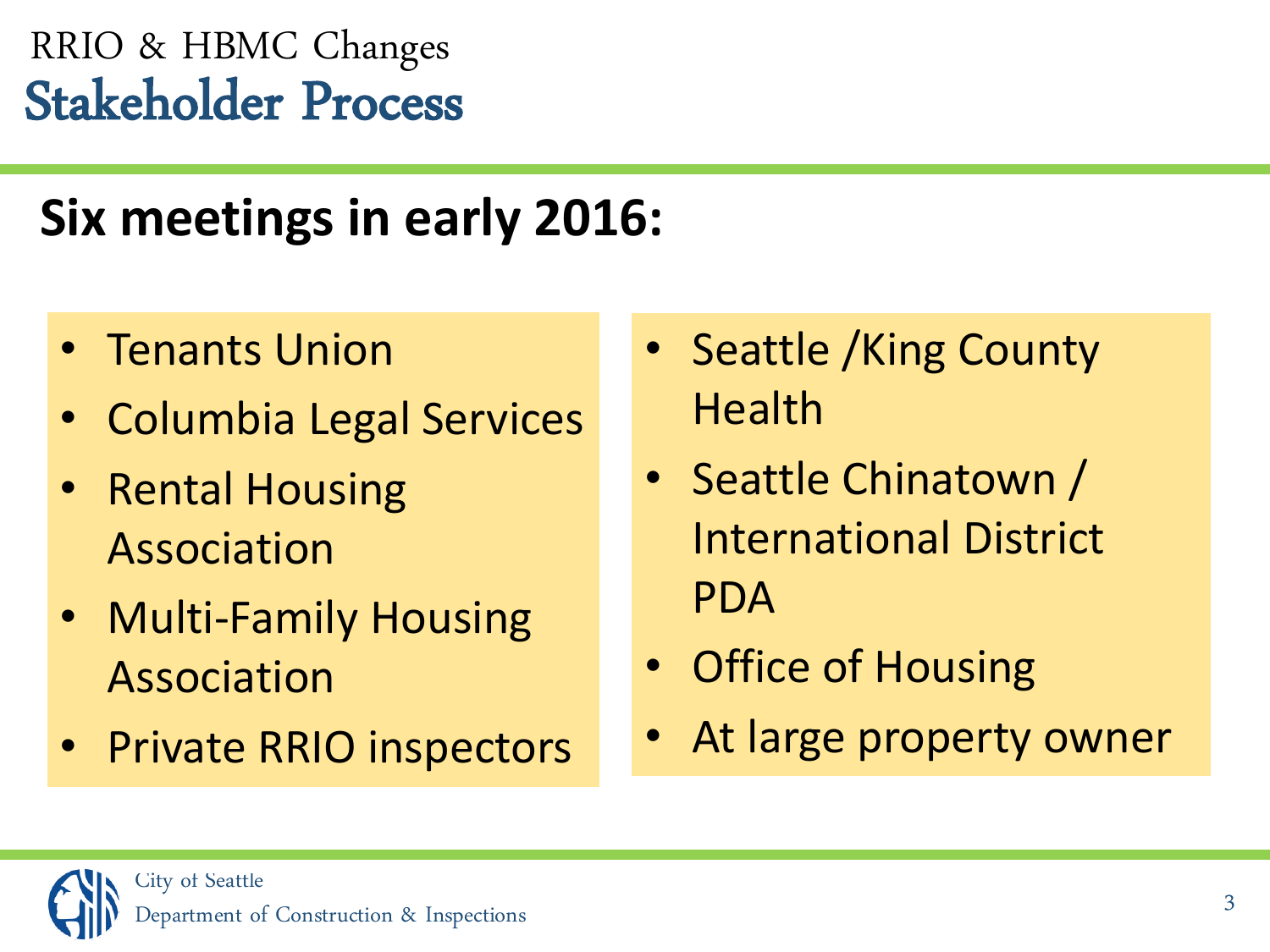## Stakeholder Process RRIO & HBMC Changes

### **Key SDCI Recommendations informed by stakeholders:**

- Receive private inspector inspection results SDCI can then respond to potentially more extensive problems
- Increase percentage of units selected for inspection
- Reduce notice on which units are selected for inspection
- Fine-tune and enhance the RRIO checklist, including lead paint

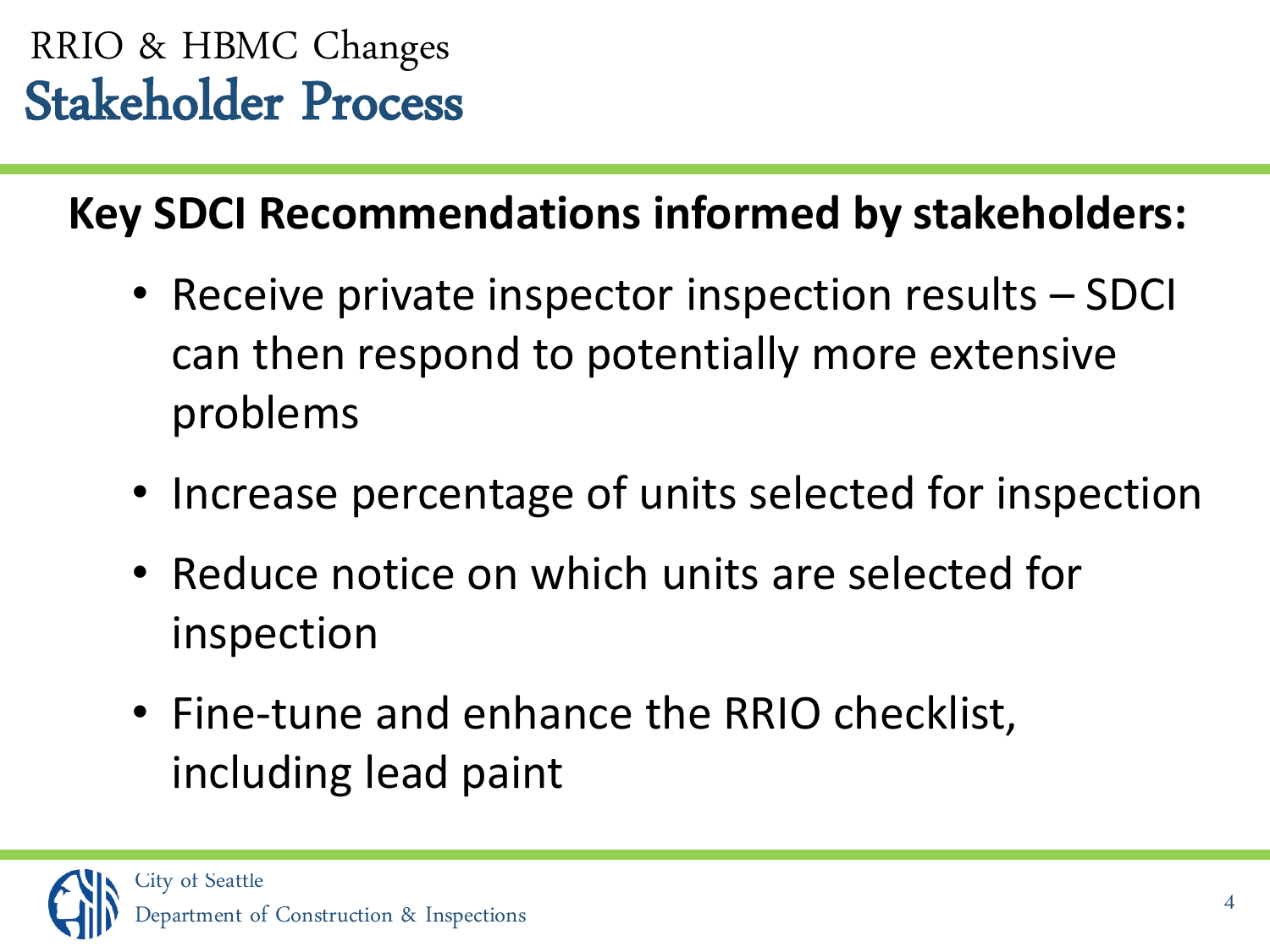## Overall Context

#### **Housing & Building Maintenance Code (HBMC)**

- City's primary requirements for maintenance and housing standards in rental housing.
- Standards used when responding to a complaint

#### **Rental Registration & Inspection Ordinance (RRIO)**

• Subset of the HBMC – established by ordinance – as the basis for the RRIO Inspection Checklist

# **RRIO Checklist**

- Derived from the HBMC standards cited in RRIO
- Written to be specific, easily understood pass-fail items
- Established by Director's Rule, with public comment and Council review

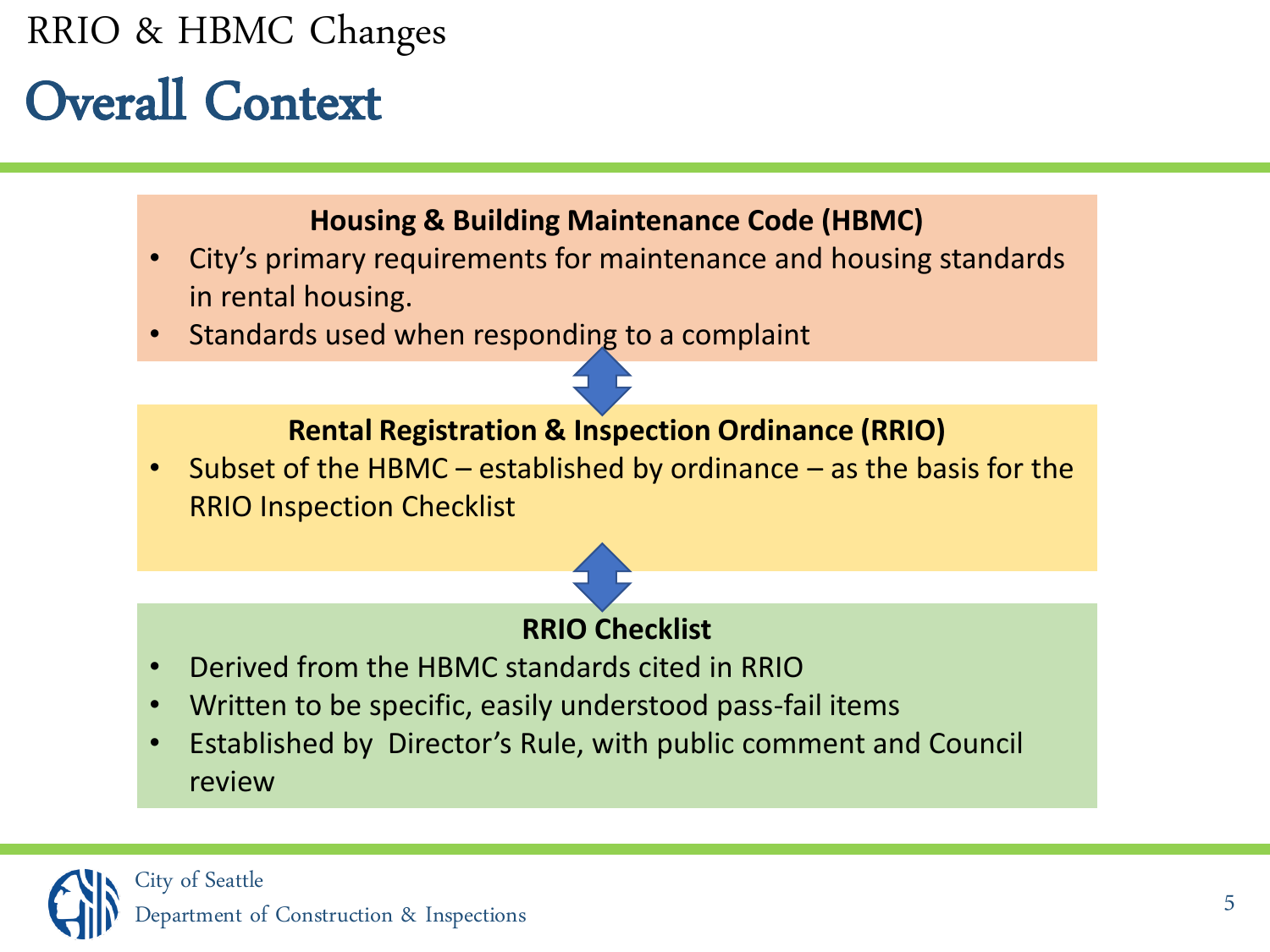## Key Changes to HBMC RRIO & HBMC Changes

- No major updates since 1991
- Adds lead paint more than 2 sq ft of peeling paint in pre-1978 buildings must be corrected following state law
- Adds Carbon Monoxide alarms to City requirements in accordance with State law
- Clarifies minimum fire and safety requirements on exiting
- Improves security standards by requiring stronger deadbolts on exterior doors
- Other technical updates, cleanup, and corrections

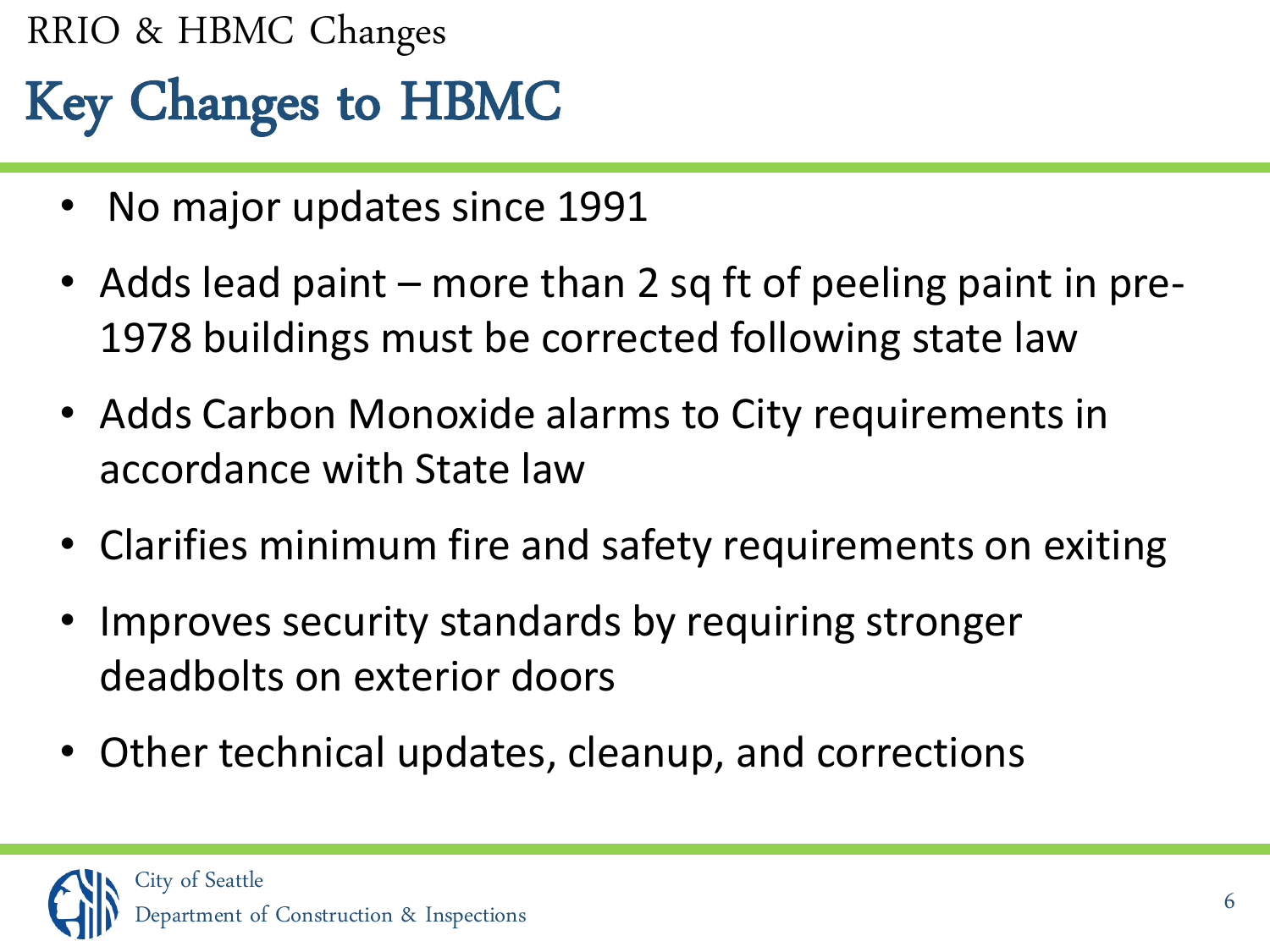# Key Changes to RRIO

- Require inspection results from private inspections
- Modify the percentage of units selected for inspection to across-the-board 20%
	- fewer units on properties with 2-6 units
	- more units on larger properties
- Modifies several references to the HBMC – includes lead paint reference
- Other administrative and cleanup items



**City of Seattle** Department of Construction and Inspections

### **Rental Inspection Information**



**Rental Registration** and Inspection **Ordinance (RRIO)** 

Improving and preserving safe and healthy housing for all Seattle Renters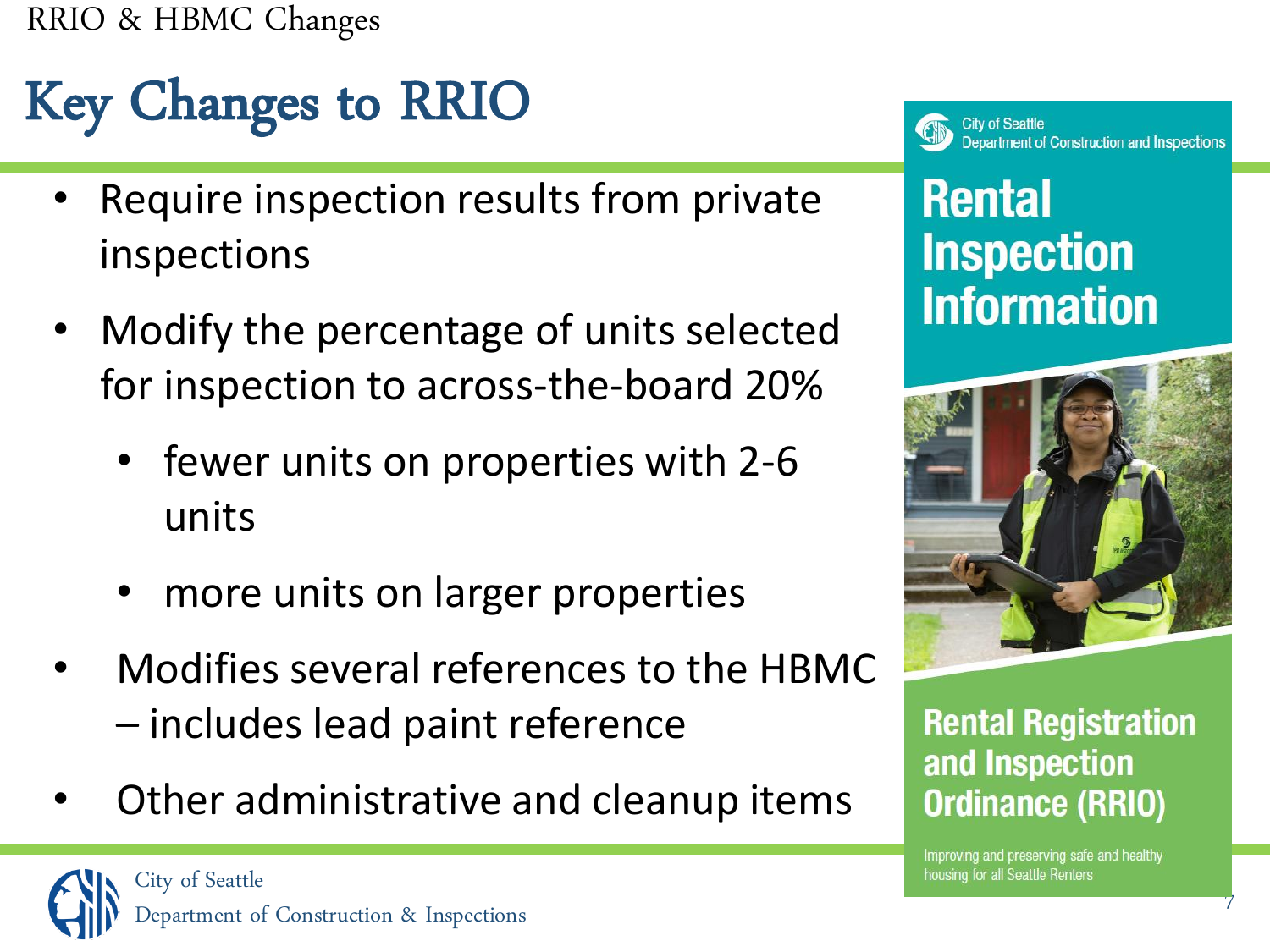Key Checklist Changes

Stakeholder, private inspector, City inspector input

## **Proposed Changes:**

- Adds lead paint for pre-1978 properties
- Adds smoke detectors in bedrooms and carbon monoxide alarms
- Adds latching ground floor windows
- Adds openable security bars on emergency escape windows

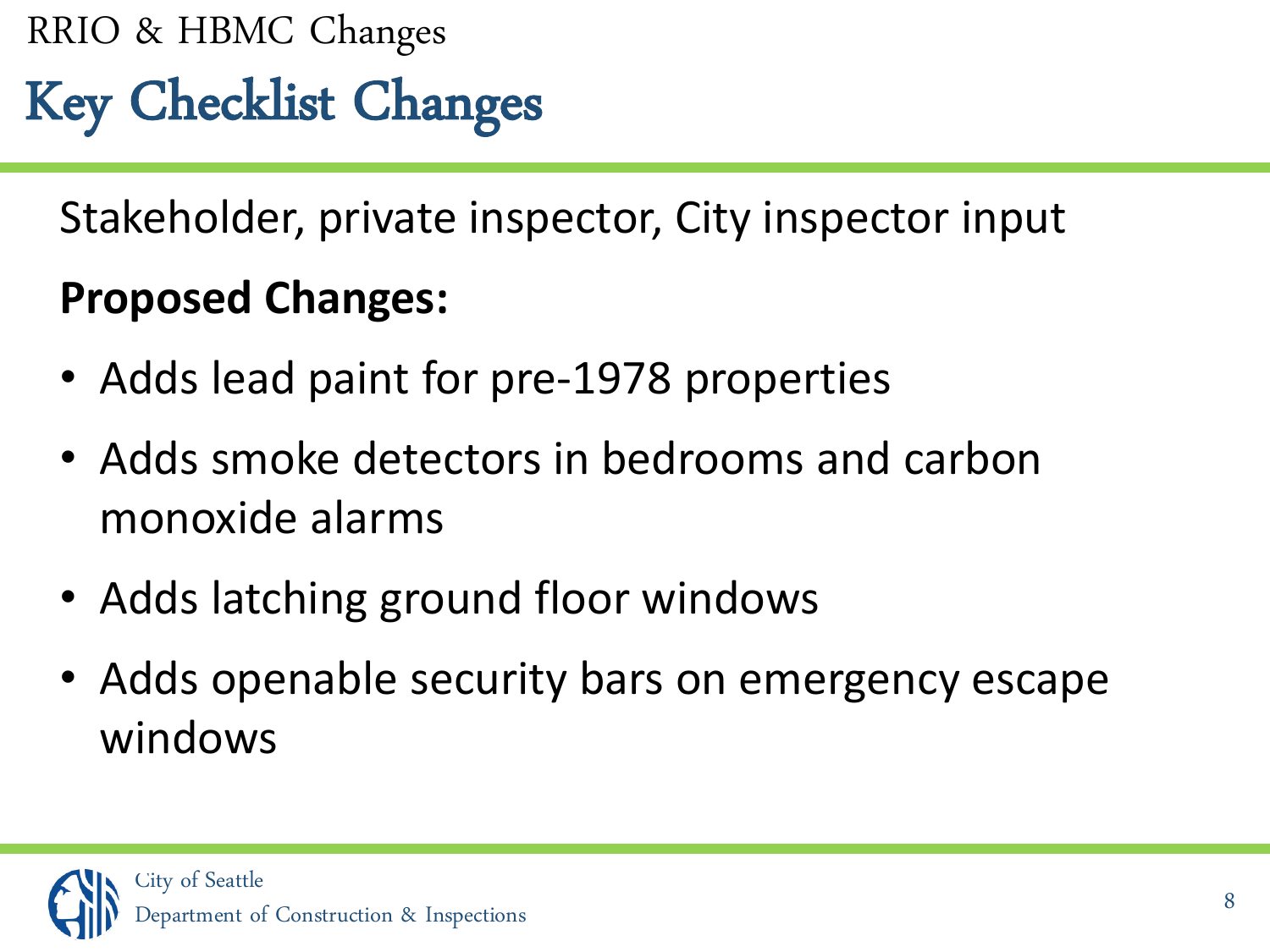# Key Checklist Changes

#### **Proposed Changes, cont.:**

- Adds entry-door security
- Adds corridor safety on multiunit properties
- Adds pressure valves on hot water heaters



- Clarifies that smoke detectors, CO alarms, handrails, and deadbolts are not grandfathered
- Numerous cleanups, corrections, and clarifications

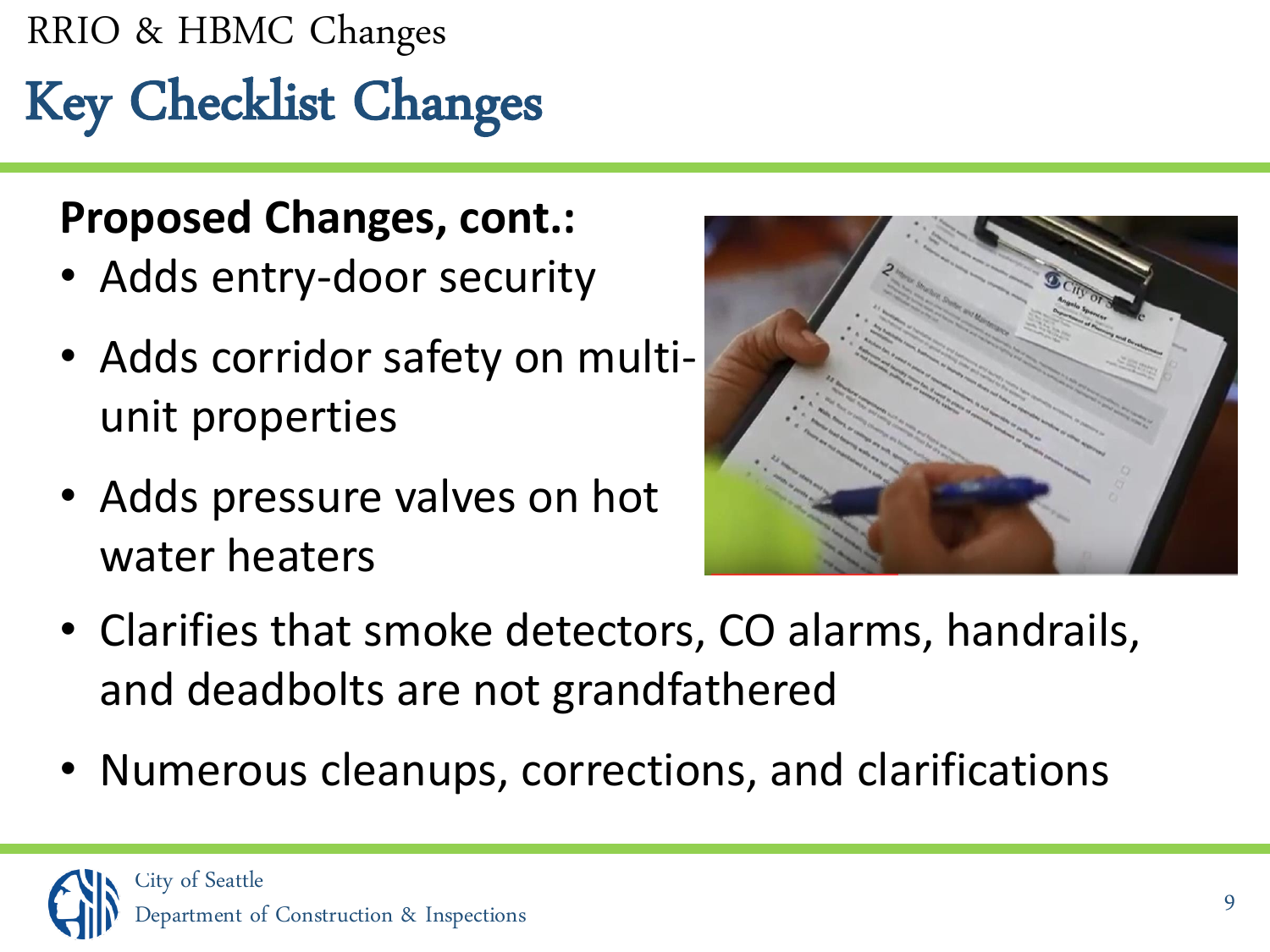## Implementation

- Checklist changes go through stakeholder review, Director's Rule, public and Council comment
- New business practices for SDCI and Private Inspectors to receive checklists
- Criteria for SDCI selecting additional units for inspection
- IT system changes
- Property owner and tenant outreach and education